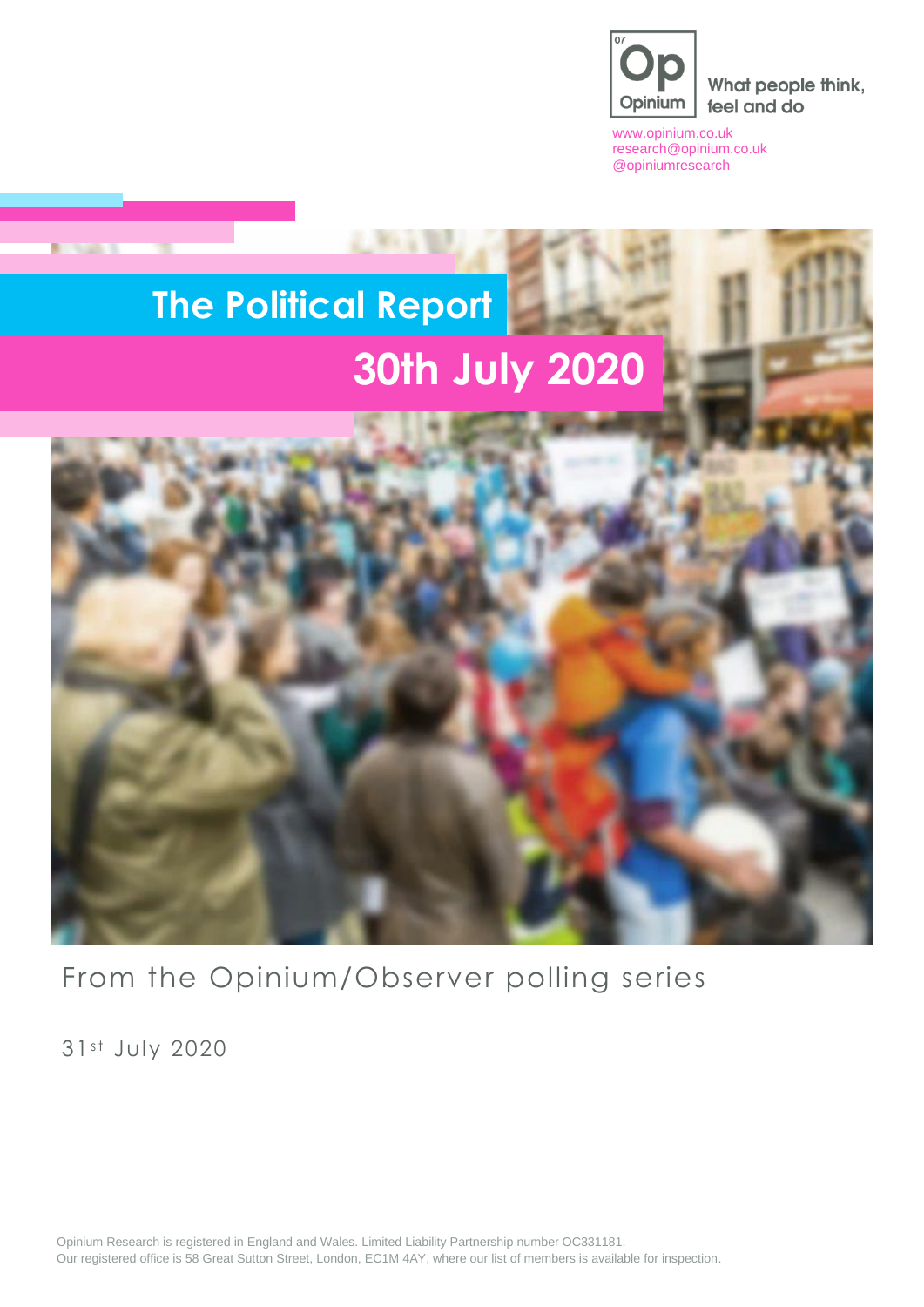

### One-minute takeaway

- Conservative lead drops slightly to 3 points, one of their lowest leads in recent months
- The government's handling of the Coronavirus crisis drops further, from a net approval of -14 to a net approval of -18
- Public becoming more divided on the pace of the easing of lockdown, with the proportion believing the speed of the easing is too fast and those believing it is easing too slowly both up on last week.
- Readiness to go to pubs and restaurants is up on a fortnight ago, but recovery in consumer confidence remains slow.
- Only 13% have booked a holiday abroad for the next 3 months, while almost half (48%) had originally planned to go abroad this summer before the pandemic.
- Just over half (54%) think the government acted proportionally with the swift introduction of the Spanish quarantine, in stark contrast to their approach to the Coronavirus crisis generally, where 45% think they are underreacting.



#### Voting intention since the 2019 general election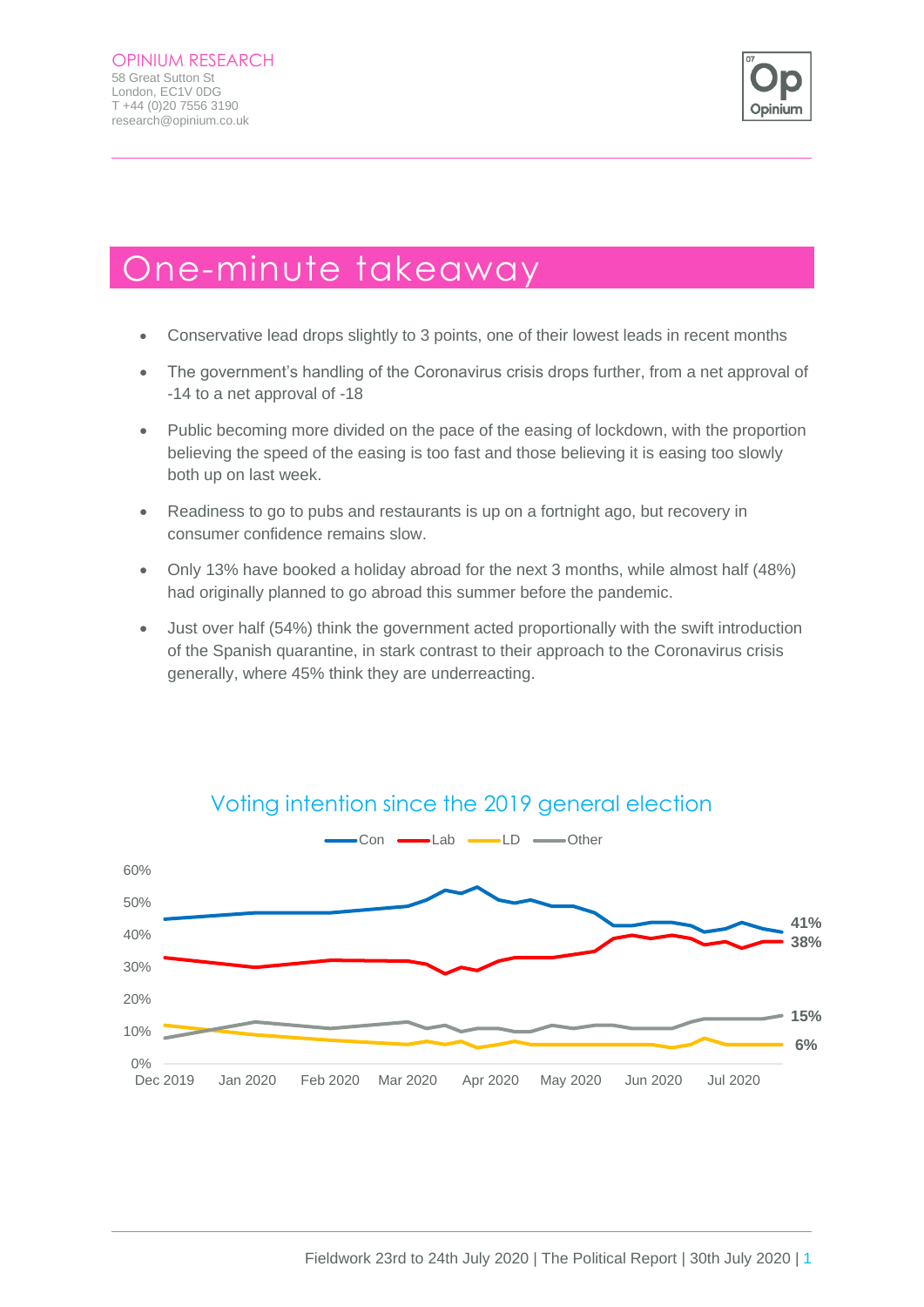

### Headline voting intention

### Tory lead drops slightly to 3 points

The Conservatives have lost one point while Labour have remained stable on 38%, taking the overall Tory lead from 4 points to 3. The Lib Dems and Greens remain unchanged on last week.



Other than one 3-point lead in early June, this is the lowest Conservative lead since August 2019.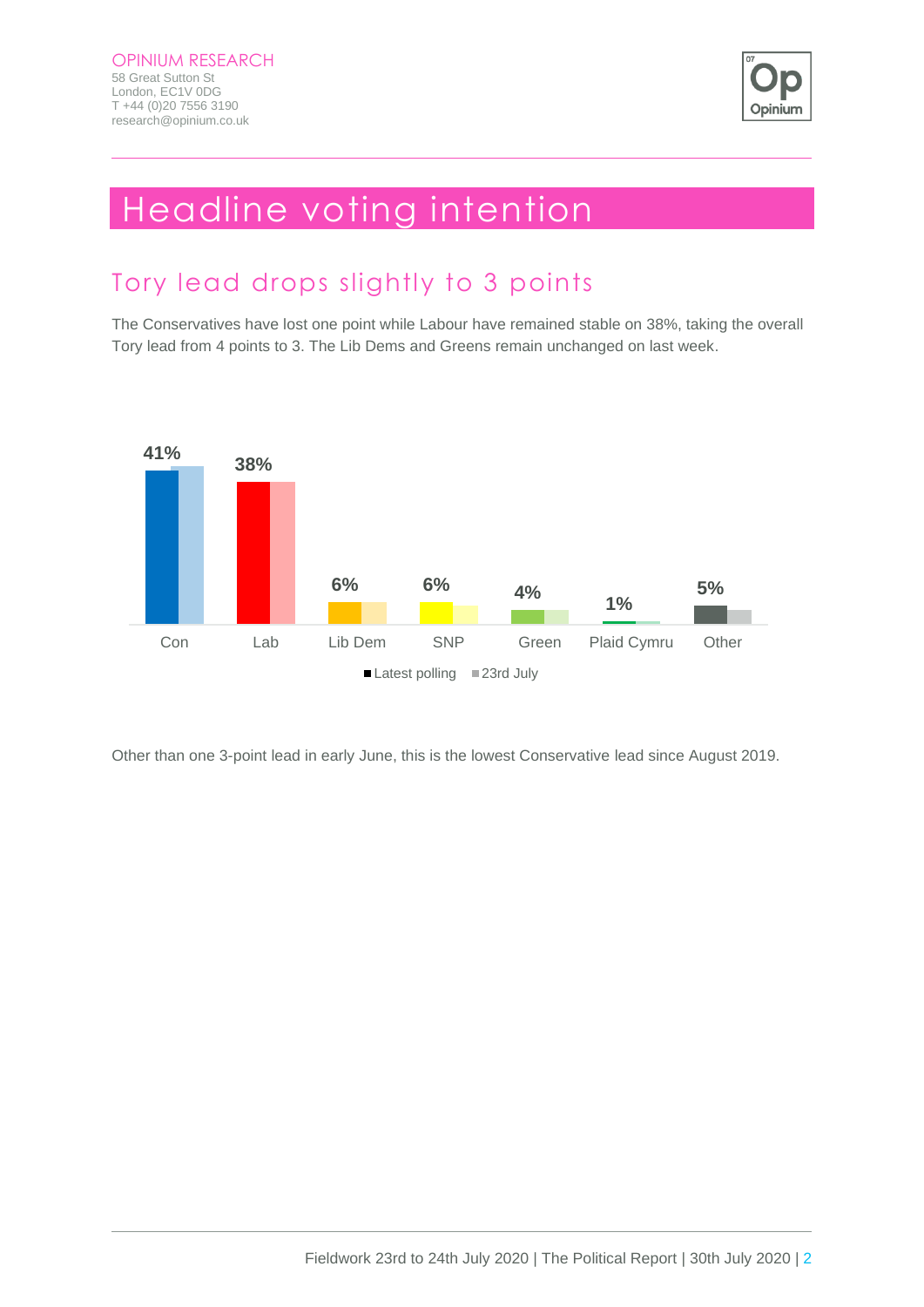

### Covid-19 crisis

### Approval of the government's handling of the crisis drops slightly



Despite a slight improvement in the government's ratings after the summer statement, approval of the government's handling of the Coronavirus crisis has fallen back considerably again. Now only 30% approve of their handling of the crisis, while almost half (48%) disapprove.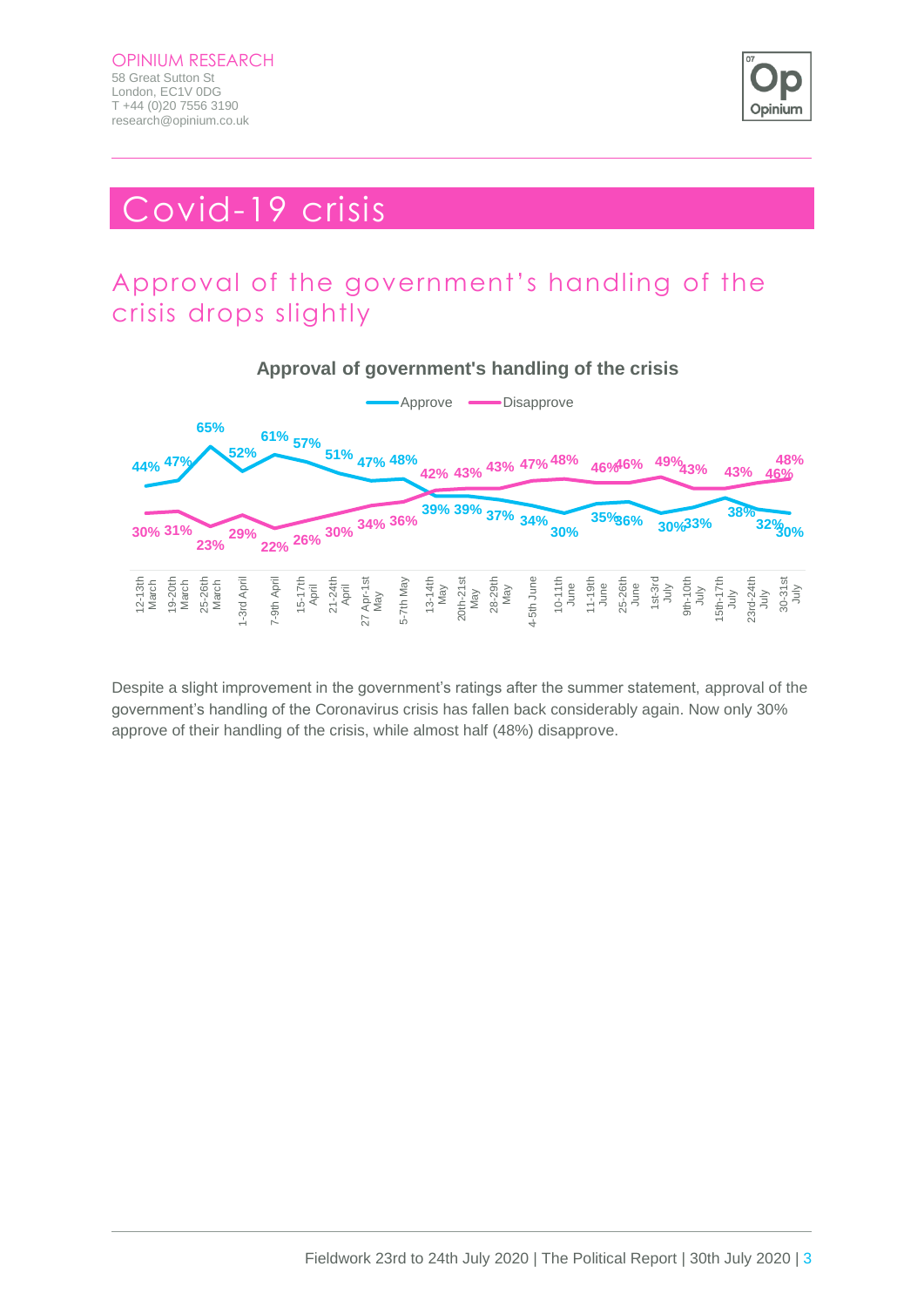

### Easing of lockdown

### Public more divided on easing of lockdown

Up until last week the public were very slowly coming to terms with the pace of ending the lockdown, with a third (32%) believing the pace of easing of restrictions was about right – the highest we've recorded.



However, the events of the past week seem to have divided the public: the proportion believing we're coming out of lockdown too slowly (now 11%) and believing we're coming out too quickly (51%) both increased by 3 points in the past week.

Ultimately, it still suggests that most consumers are not yet ready to start consuming as usual. However, there have been small improvements week on week in the number who either have gone to restaurants or who plan to soon (now 33%, up from 27% a fortnight ago). It is a similar pattern for pubs and public transport.

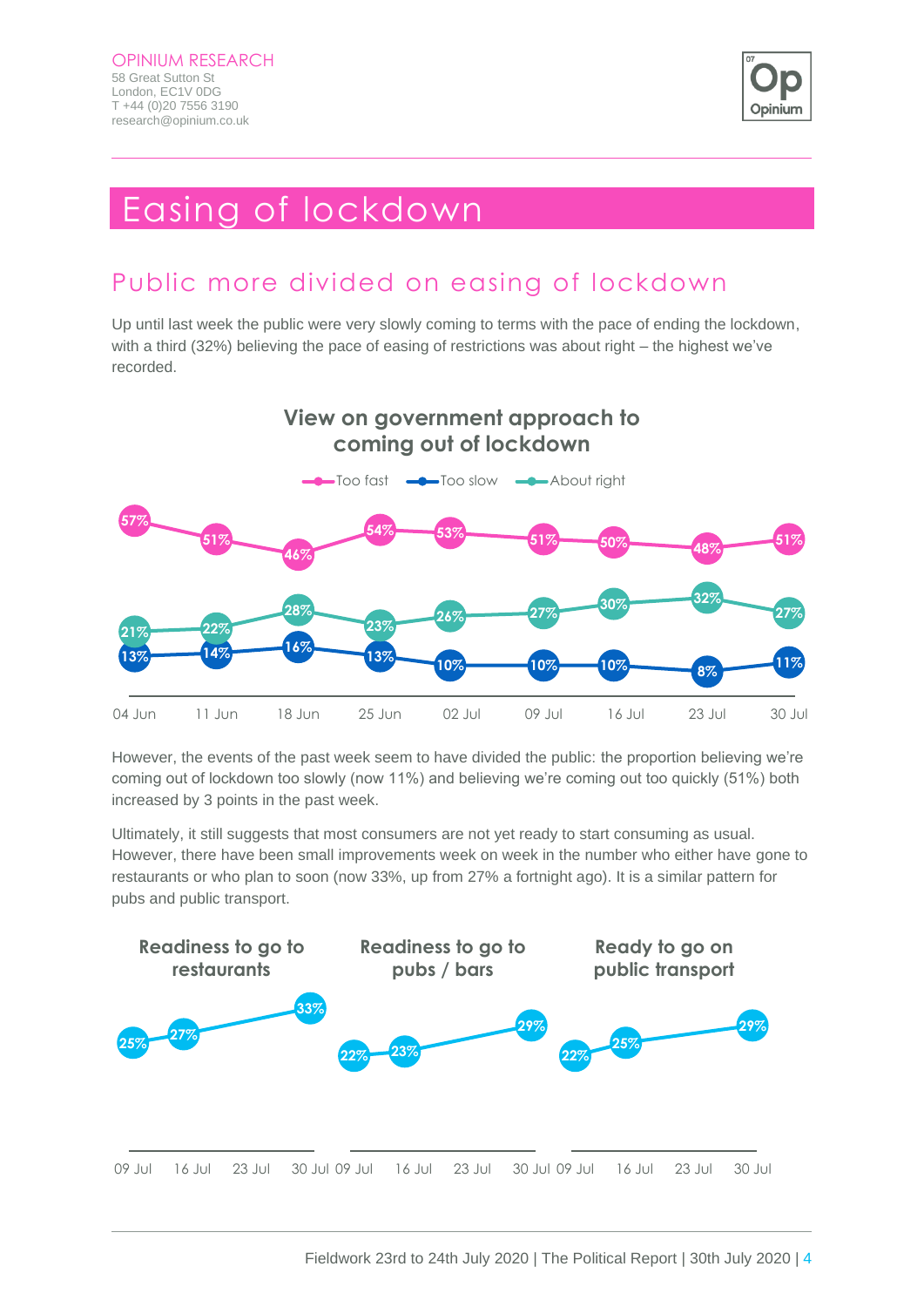

### Holidays

#### Public still reticent to book any holidays abroad in the near future

Just under half (48%) of UK adults had planned to go on holiday abroad this summer before the Coronavirus pandemic came about, with a quarter (27%) having booked the holiday. However, just over three in five (63%) of those who booked their foreign holiday say it was cancelled while a further fifth (20%) say it was postponed.

The proportion who have now made holiday bookings since the crisis started are far lower: only 13% have booked a holiday abroad for the next 3 months, with a slightly higher proportion (18%) having booked one within the UK.

This is not surprising when 75% think that a second outbreak this year is likely, although they are divided on the scale of the crisis with 32% of these people thinking it will be bigger than the first wave while 30% think it will probably be smaller.

#### Government's introduction of a quarantine seen as proportional, unlike approach to wider crisis

Despite the disruption, there is clear support for the government on its quick implementation of a quarantine for those coming back from Spain. Just under two thirds (64%) approve of the measure while only 13% disapprove.

To place it in contrast with its wider response to the crisis, the public thing the government acted proportionally over the quarantine against Spain, while the public broadly think the government is underreacting to the crisis more generally.



#### **Perception of government approach to...**